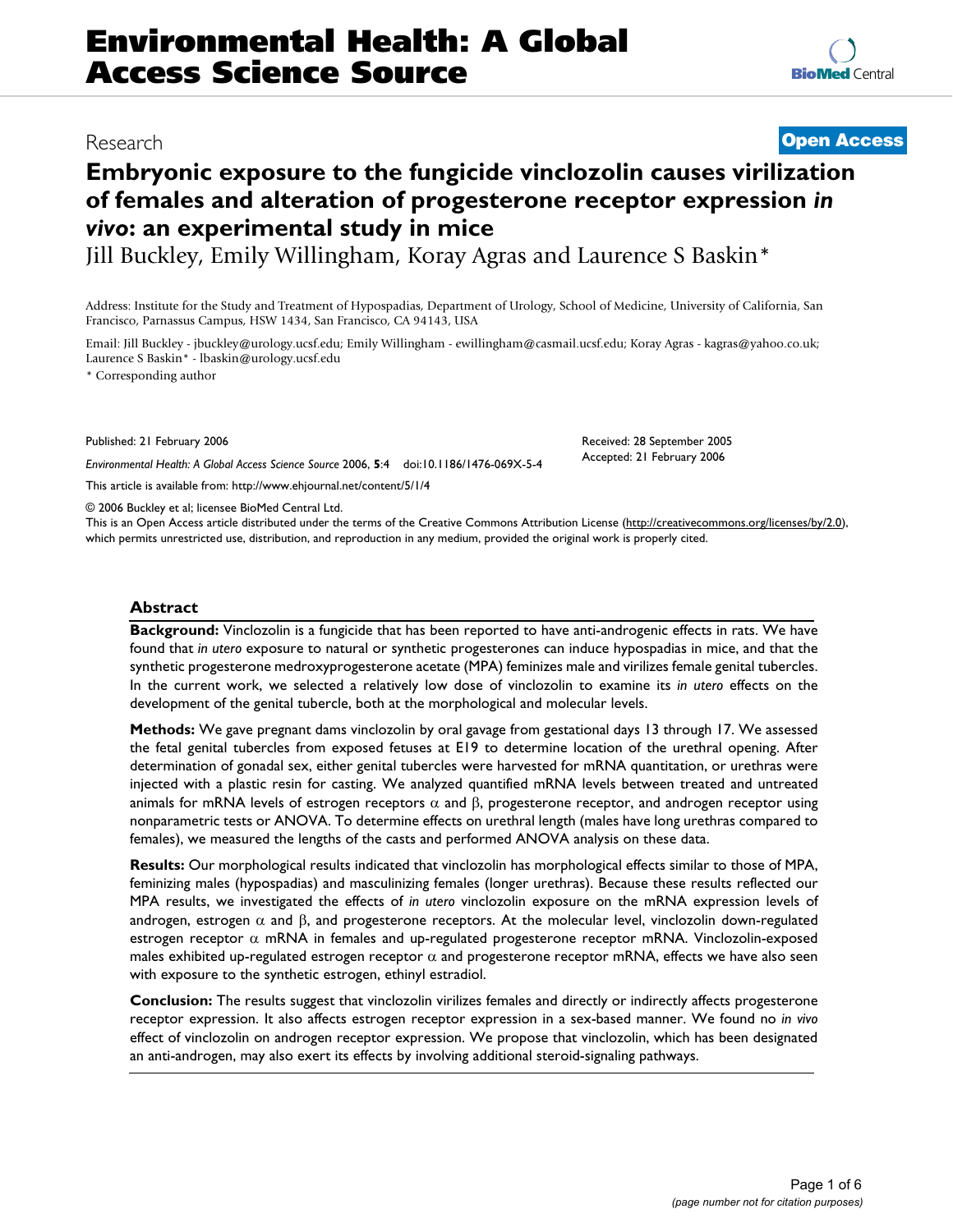# **Introduction**

Vinclozolin has been identified as an anti-androgenic endocrine disruptor that produces malformations related to androgen inhibition in rats [1]. This fungicide, used on food crops (soft fruits and vegetables) such as grapes used in wine [2], can be toxic in high doses, but its "no observed adverse effects level" is considered to be between 1 and 3 mg/kg in rats [3].

Vinclozolin is known to affect androgen-receptor-mediated endpoints [1,4-8], but some research on behaviors inferred to be androgen-mediated indicates that progesterone receptors may also be involved in the manifestation of these behaviors since mice lacking the progesterone receptor exhibit alterations or decreases in these ostensibly androgen-mediated behaviors [9,10]. Vinclozolin has been shown to affect androgen-receptormediated behaviors in mammals [11] and birds [12]. In addition, research indicates an inability for vinclozolin to compete for androgen receptor in the fathead minnow [13], even though it disrupts male steroid profiles and alters female gonadal condition in adults [13]. Although most of these studies are behavioral, they do imply the involvement of steroid receptors other than androgen receptors in these processes.

In a study with rats, androgen receptor mRNA was unaffected by vinclozolin exposure [5]. Laws et al. [14] found that the two anti-androgenic metabolites of vinclozolin can compete with progesterone for progesterone receptor *in vitro*, but do not bind estrogen receptor. Their *in vivo* studies, however, indicated that vinclozolin did not disrupt progesterone-receptor-based pathways in adult animals; for example, it elicited no change in ovulation in adult female rats, and the researchers found no changes in progesterone receptor distribution after short-term vinclozolin exposure.

The study by Laws et al. [14] was performed using adult rats. Part of the endocrine-disruptor model is the choice of sensitive developmental time-points at which the organism may be most susceptible to exposure, especially to low-dose exposure (Crews et al. 2000). We investigated how a relatively low dose of vinclozolin affected fetal genital tubercle development in mice, a steroid-dependent process. Our results led us to conduct further investigations into the effects of *in utero* vinclozolin exposure on steroid receptor expression in the genital tubercle, especially progesterone receptor.

# **Materials and methods** *Casting*

Timed-pregnant CD1 mice were received on gestational day 8 (Charles River Laboratories, Wilmington, MA, USA) and housed in separate animal cages until embryonic stage (E) 13. All animals were housed one per cage (20 ×  $25 \times 47$  cm) with laboratory-grade pine shavings (heattreated to remove resins) as bedding. They were acclimated to 68–74°F and 40%–50% relative humidity on a reversed light schedule (14 hr light and 10 hr dark) and received ad libitum mouse chow and water. All animalrelated procedures described here were approved by our institutional animal care and use committee.

The pregnant mice were separated into three groups  $(N >$ 6 each); vehicle control (corn oil only), a low dose of vinclozolin ( $D1 = 10$  mg/kg dissolved in corn oil), and a higher dose of vinclozolin (D2 = 50 mg/kg dissolved in corn oil). On gestational day (GD) 13 (the start of genital tubercle differentiation), we began daily gavaging of the pregnant mice with 0.1 ml of either corn oil (control), D1 vinclozolin, or D2 vinclozolin. Gavaging ended on gestational day 17. On GD 19, dams were killed by  $CO<sub>2</sub>$  followed by cervical dislocation, and the fetuses were harvested via cesarean section and sex was determined by microscopic examination of gonads.

For casting, each fetal bladder/urethra was cast by injection (Baston's No. 17 Plastic Replica and Corrosion Kit (Polysciences, Inc., Warrington, PA, USA) using a 30 gauge needle with 3× microscopic visualization. The casting material was injected into the bladder until it emerged from the urethral opening. Casts set overnight at 4°C and were transferred to 20% potassium hydroxide the following day to dissolve the remaining tissue. The fetal bladder/ urethra casts were photographed using a digital camera

**Table 1: Summary of experimental conditions for quantitative PCR**

|                              | Pup gender    | # E19 GTs examined | # pools obtained | # pools omitted | # samples/pool |
|------------------------------|---------------|--------------------|------------------|-----------------|----------------|
|                              |               |                    |                  |                 |                |
| Control $N = 8$ (dams)       | Females       | 46                 | ь                |                 | $7 - 8$        |
|                              | Males w/hypos | 0                  |                  |                 |                |
|                              | Males w/o     | 48                 | 10               |                 | $4 - 5$        |
| Vinc-treated $N = 12$ (dams) | Females       | 49                 |                  |                 |                |
|                              | Males w/hypos | 8                  |                  |                 | $2 - 3$        |
|                              | Males w/o     | 51                 |                  |                 | $8 - 9$        |

 $GT =$  genital tubercle; hypos = hypospadias.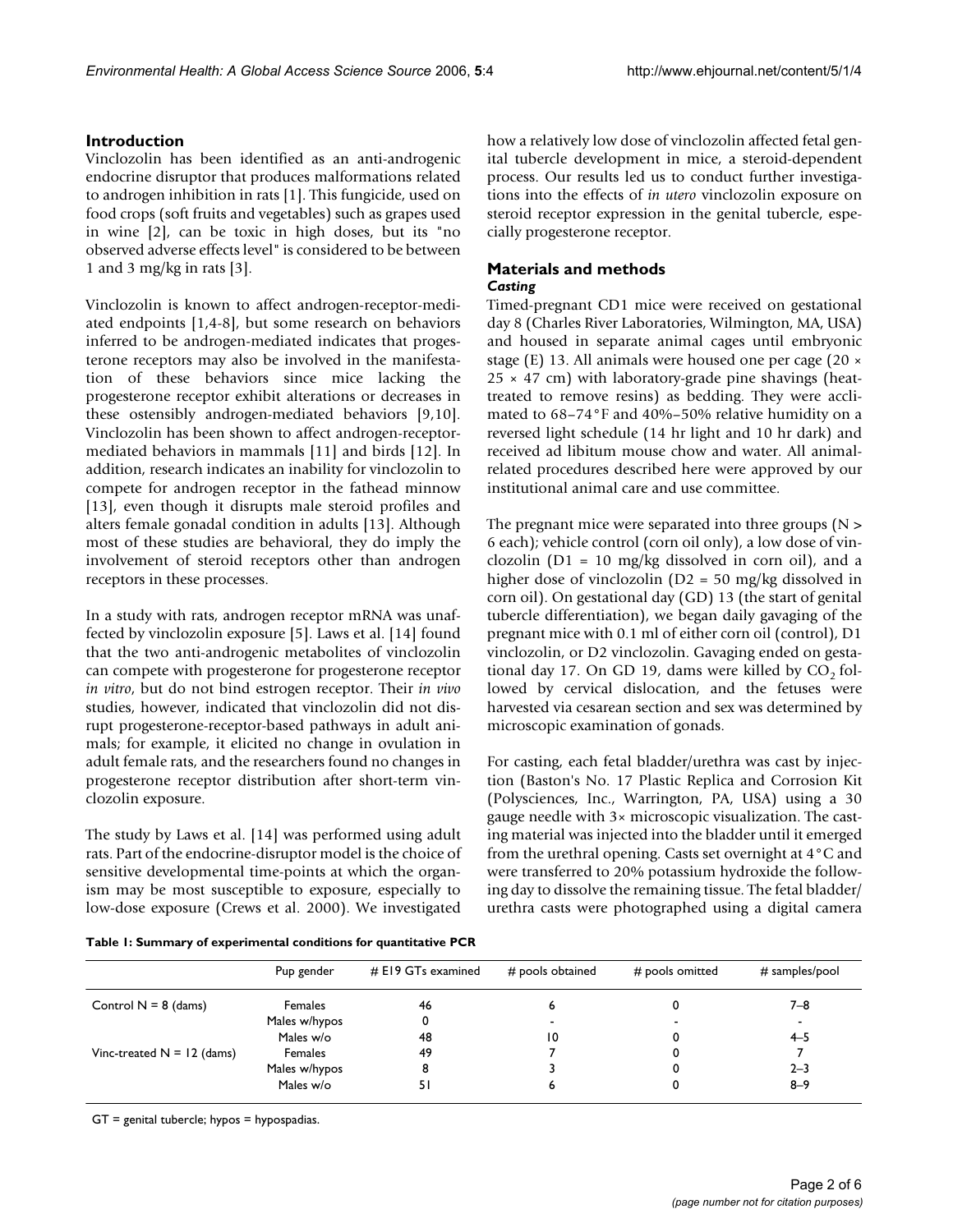(Nikon 900, Melville, NY, USA). Using Adobe Photoshop 7.0 (Apple, Sunnyvale), we obtained fetal urethral measurements of urethral length based on pixel count. In the male pups, additional measurements were made from the prostate gland to Cowper's gland and from Cowper's gland to the distal urethral tip.

#### *RT-PCR and macroscopic assessment of hypospadias*

Timed pregnant CD1 mice (Charles River Breeding Laboratories, Wilmington, MA) were received on GD 8. Mice were gavaged once daily from GD 13 through 17 with 50 mg/kg vinclozolin or with corn oil alone as the vehicle control. We selected the dose of vinclozolin based on results published by Grey et al.<sup>4</sup> showing that this was the lowest dose that elicited frank hypospadias in male rats exposed *in utero*; our goal for this set of experiments was to elicit hypospadias for molecular studies of the pathway. We also selected it based on preliminary investigations of our own indicating that this dose would produce hypospadias at a frequency that would allow us to compare tissue from hypospadic and nonhypospadic animals at the molecular level. All animals were housed as described above. Fetal genital tubercle morphology was assessed and tissue harvested on GD 19 (when urethral closure at the tip of genital tubercle normally has occurred) [16]. Dams were killed by  $CO<sub>2</sub>$  followed by cervical dislocation and fetuses removed. After gross examination and identification of the location of the urethral opening (either low or normal), gonadal sex was identified, and genital tubercles were harvested by microdissection and placed in RNAlater (Qiagen) for RNA isolation for RT-PCR analysis.



#### **Figure 1**

**Length of female urethral casts**. Female urethras were significantly longer in the fetuses from the higher-dose (D2, 50 mg/kg) vinclozolin group.  $* = P < 0.05$  vs. control. A longer urethra indicates virilization of the female.  $DI = IO$ mg/kg. Ctrl = mice born to dams gavaged with corn oil only.

#### *Visual assessment of urethra*

Gross assessment of the location of the urethral opening was made primarily by expressing the bladder and observing the emergence of fluid; in normal E19 males, it emerges at the tip of the genital tubercle; in hypospadias it emerges more proximally.

#### *Quantitative RT-PCR analysis*

Total RNA from pooled tissues was extracted using a kit (Qiagen). It was reverse-transcribed to cDNA and quantitative RT-PCR analysis using the Taqman assay was performed at UCSF's Cancer Center Comprehensive Genome Analysis Core. Primers for the steroid receptors (the two estrogen receptors, progesterone receptor, and androgen receptor) were obtained commercially (Applied Biosystems, Foster City, CA). The gene expression assay used for progesterone receptor (Mm00435625) did not distinguish between the two isoforms; thus, quantification reflects expression of both PR-A and PR-B. Table 1 provides numbers of dams and pups and number of individuals per pooled sample of tissue analyzed. Data for receptor mRNA levels were normalized to the control gene, GapDH. This gene was chosen because it was shown to be the least variable under these experimental conditions (data not shown).



#### **Figure 2**

**Male urethras and hypospadias**. Top row shows control (A, left) and treated (B, right, higher-dose group) macroscopic view of male fetal genital tubercle. Note the normal location of the urethral opening (arrow, left) and the moreproximal opening the in treated sample (arrow, right), indicating hypospadias. Urethral openings were visualized by emergence of casting resin from the opening. The bottom row shows a typical control male cast (C, left) and a male urethral cast from the higher-dose group (D, right). Note the lack of an "S" shape and the overall atrophic appearance of the urethra from the treated male (right).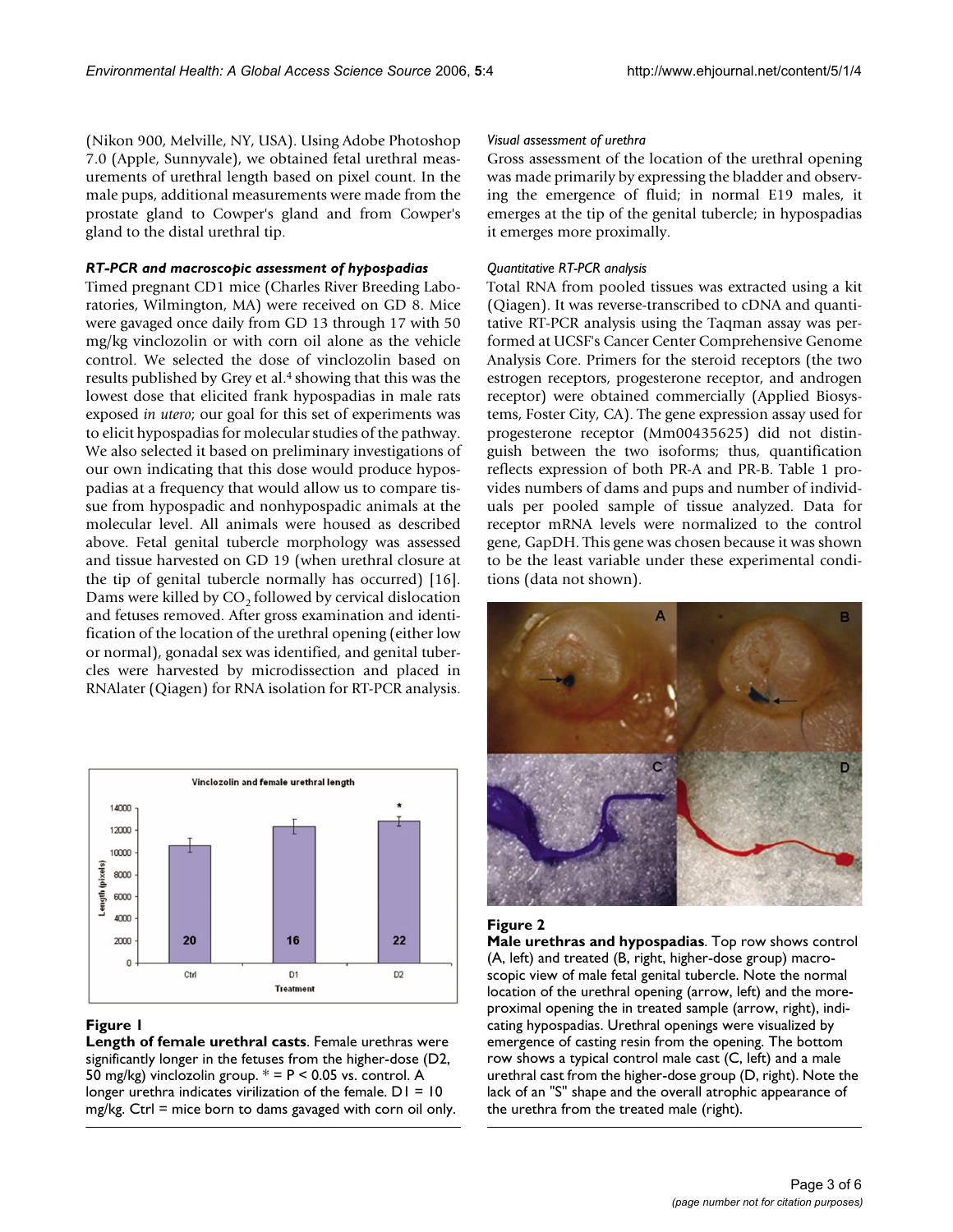

### **Pigure 3**

**Progesterone receptor mRNA expression in females and males compared between control and treated groups**. In both sexes, progesterone receptor levels were significantly higher in genital tubercles from treated animals compared to those from control animals. \*, P < 0.05 compared to same-sex controls. Males, females = mice born to dams gavaged with corn oil only. TxdM = treated males; TxdF = treated females. Treated animals were born to females gavaged with 50/mg/kg vinclozolin daily from E13 through E17.

#### *Statistical analyses*

Statistical analyses were performed using JMP for PC. We used ANOVA analysis on the urethral cast length measurements. RT-PCR data, when not normally distributed, were analyzed and are reported based on a nonparametric median test; we also performed Grubb's outlier tests on RT-PCR data. For normally distributed RT-PCR data, we used ANOVA analysis.

# **Results**

#### *Urethral casting*

Urethras from female E19 fetuses exposed to the higher dose of vinclozolin were significantly longer than the control female urethras ( $P = 0.005$ ) (Fig. 1). In addition, the urethral lengths appeared to exhibit a dose response, with the female urethras from the lower-dose group exhibiting lengths intermediate to the control and higher-dose groups (Fig. 1). Urethras from female exposed to the lower dose of vinclozolin were not significantly longer than those from controls  $(P = 0.08)$ .

The statistical analysis did not show any differences in urethral length among the males in the groups; however, visually, the urethras from vinclozolin-exposed males appeared considerably less robust and atrophic, and lacking in the typical "S" shape of a control urethra (Fig. 2).



#### Figure 4

**Estrogen receptor** α **mRNA expression in females and males compared between control and treated groups**. In vinclozolin-treated females, mRNA expression was significantly lower compared to controls. In treated males, mRNA expression was significantly higher compared to controls. \*, P < 0.05 compared to same-sex controls. Males, females = mice born to dams gavaged with corn oil only. TxdM = treated males; TxdF = treated females. Treated animals were born to females gavaged with 50/mg/kg vinclozolin daily from E13 through E17.

# *RT-PCR results*

Of the male genital tubercles examined macroscopically, we identified 8 of 59 (13.6%) as having hypospadias. None of the control male genital tubercles were identified as having hypospadias.

#### *Progesterone receptor*

Vinclozolin-treated males had higher levels of progesterone receptor mRNA than control males (ANOVA, df = 1; F ratio =  $14.1$ ; P = 0.0016) (Fig. 3). In addition, vinclozolin-treated females had significantly higher levels of progesterone receptor mRNA in the genital tubercle (ANOVA, df = 1; F ratio = 52.07; P < 0.0001) (Fig. 3).

When we separated vinclozolin-treated males into two groups, those with and those without hypospadias, we found significant differences between each group compared to controls ( $P = 0.004$  and  $P = 0.02$ , respectively) (not shown).

Control males and females did not differ in progesterone receptor mRNA expression (not shown).

#### *Estrogen receptors*

Estrogen receptor  $\alpha$  was significantly lower in vinclozolintreated females (ANOVA, df = 1; F ratio = 58.86; P < 0.0001) (Fig. 4). In addition, vinclozolin-treated females exhibited lower levels of estrogen receptor β compared to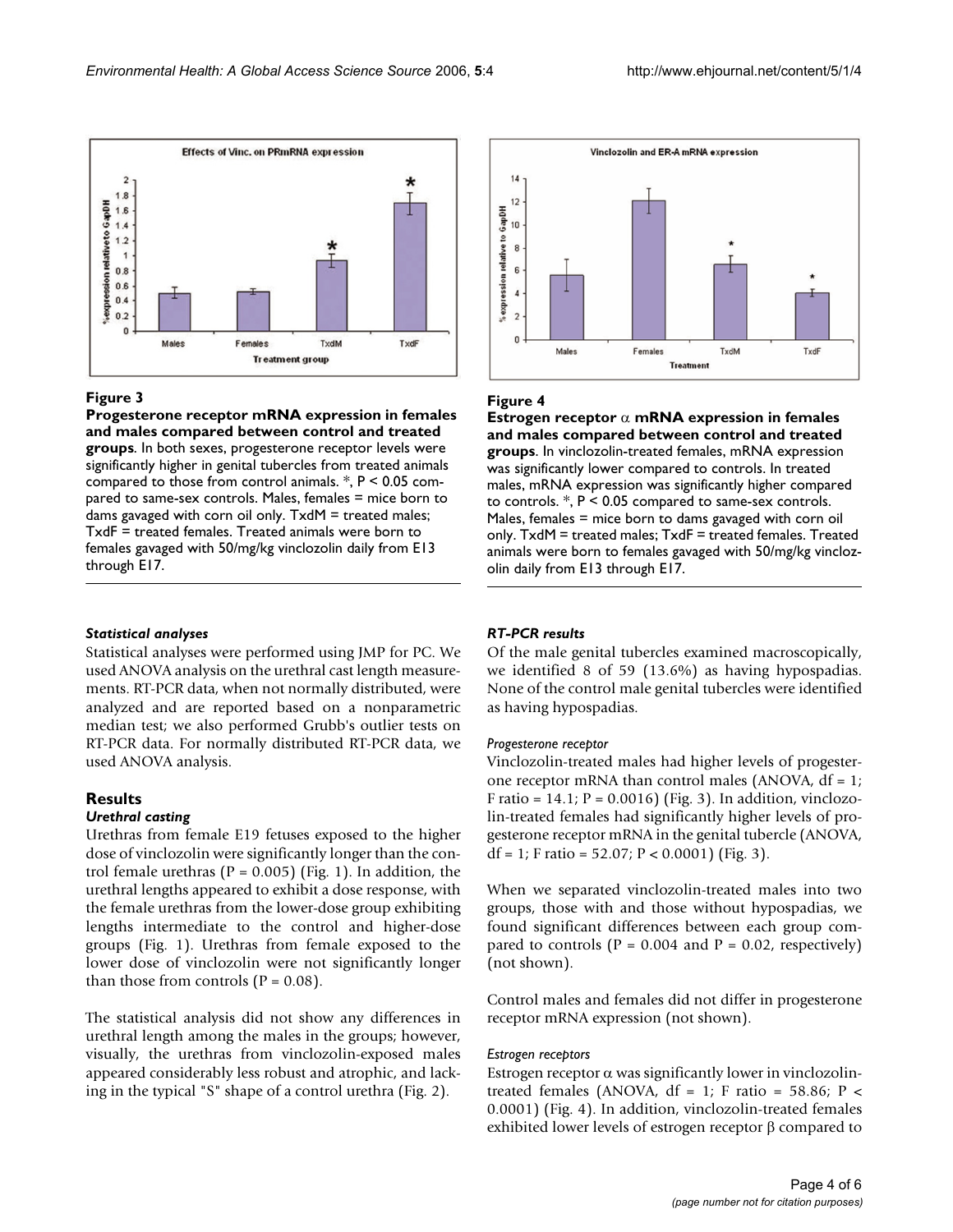controls (ANOVA,  $df = 1$ ; F ratio = 7.62; P = 0.019) (not shown).

We found one outlier among the control males group (Grubb's outlier test) and removed it from the analysis. Estrogen receptor expression  $\alpha$  was slightly significantly higher in vinclozolin-treated males than in control males (Wilcoxon's,  $df = 1$ ;  $P = 0.03$ ) (Fig. 4).

### *Androgen receptor*

We found no significant changes in androgen receptor in comparisons among the groups.

# **Discussion**

Recent research suggests that compounds we believed were estrogenic may really be disrupting endocrine signaling via the progesterone receptor [17]. Recently some progesterone disruptors have been identified in personal care products [18]. *In utero* exposure to natural or synthetic progesterones can induce hypospadias in mice in which the urethral opening occurs more proximally than normal; the synthetic progesterone medroxyprogesterone acetate (MPA) feminizes male and virilizes female genital tubercles (EW et al. in preparation). In the current work, the relatively low dose of vinclozolin used caused hypospadias in the mice, but it also virilized the females, reflecting our findings with MPA. We also have observed a more proximal urethral opening in females treated with natural progesterone, but have not quantified these data (unpublished data).

Our morphological findings with vinclozolin, in the context of our findings with MPA and progesterone, led us to investigate the effects of vinclozolin on progesterone receptor expression, and on the expression of other steroid hormone receptors. In a study with rats, an *in vitro* assessment of the ability of two vinclozolin metabolites to bind progesterone receptor indicated that it could outcompete the natural ligand; however, the concordant *in vivo* studies from these investigations using adult male rats showed no *in vivo* effect [14]. The discrepancy between these data and our current results could be attributable to species differences or differential responses based on timing of exposure. Our mice experienced vinclozolin exposure *in utero*, rather than as adults, and a central assumption of the endocrine-disruption model is that *in utero* exposures exert different and more powerful effects than do exposures in adults [15]. In addition, our results are consistent between the morphological and molecular levels in males.

Vinclozolin-exposed males exhibited up-regulated estrogen receptor  $\alpha$  and up-regulated progesterone receptor, effects we have also seen with exposure to the synthetic estrogen, ethinyl estradiol (unpublished data). Ethinyl

estradiol up-regulates estrogen receptor  $\alpha$  in females and upregulates progesterone receptor in both sexes. MPA also up-regulates estrogen receptor  $α$  and progesterone receptor in males, which it feminizes.

Vinclozolin can cause an increase in aromatase activity [19], which would presumably result in an increase in estradiol, especially in a system where testosterone is being made in abundance, as is the case with the male differentiation pathway. In fact, in the fathead minnow, a species that serves as a model of vertebrate endocrine disruption, vinclozolin exposure resulted in a slight increase in estradiol concentrations in adult male fish [13]. Thus, vinclozolin could act on aromatase, which in turn could act on testosterone, both producing estradiol inappropriately and depriving 5-alpha-reductase of the substrate it needs to produce dihydrotesterone, the androgen necessary for appropriate male development of secondary sex characteristics. One possible explanation for the up-regulation of progesterone receptor mRNA in males could be the boosted estrogen receptor expression; estrogen receptor binds the progesterone receptor promoter. But another potential explanation, given the fact that vinclozolin binds progesterone receptor *in vitro*, is that it is affecting the receptor directly.

At the molecular level, vinclozolin down-regulated expression of estrogen receptors  $\alpha$  and  $\beta$  in females and up-regulated progesterone receptor expression. Intuitively, the results with estrogen receptor suggest a lessening effect of estrogen, which would be consistent with our findings of virilization in the females. Androgen receptor expression remained unchanged in females. We speculate that the virilization that occurred in the female genital tubercle may have been the result of indirect estrogen antagonism; vinclozolin does not appear to be an estrogen receptor agonist or antagonist [20]. It may enhance aromatase activity, and the up-regulation in aromatase activity may exhaust available substrate with the ultimate effect of lessening available estrogen. In addition, if signaling through the progesterone receptor is involved in the development of endpoints that are thought to be androgen-mediated, the increase in progesterone receptor in females may provide more opportunity for the development of these ostensibly androgen-associated phenotypes.

# **Conclusion**

Our findings suggest that vinclozolin directly or indirectly affects progesterone receptor expression and that it also affects estrogen receptor expression in a sex-based manner. We found no *in vivo* effect of vinclozolin on androgen receptor expression in this tissue. We propose that vinclozolin, long designated as an anti-androgen, may also